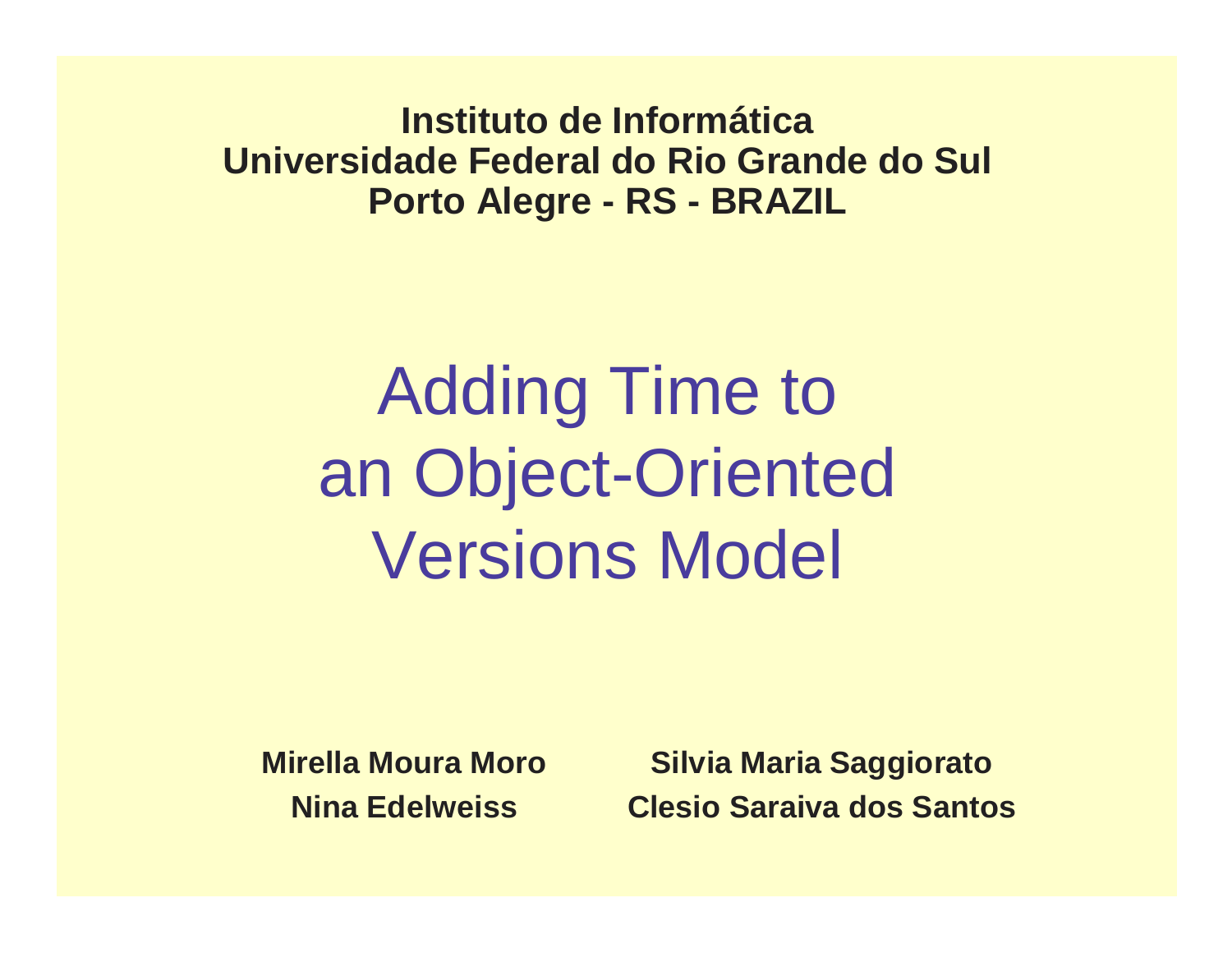# **Outline**

- Introduction
- Objective
- Basic Concepts
- Temporal Versions Model
- Example
- Implementing TVM
- Concluding Remarks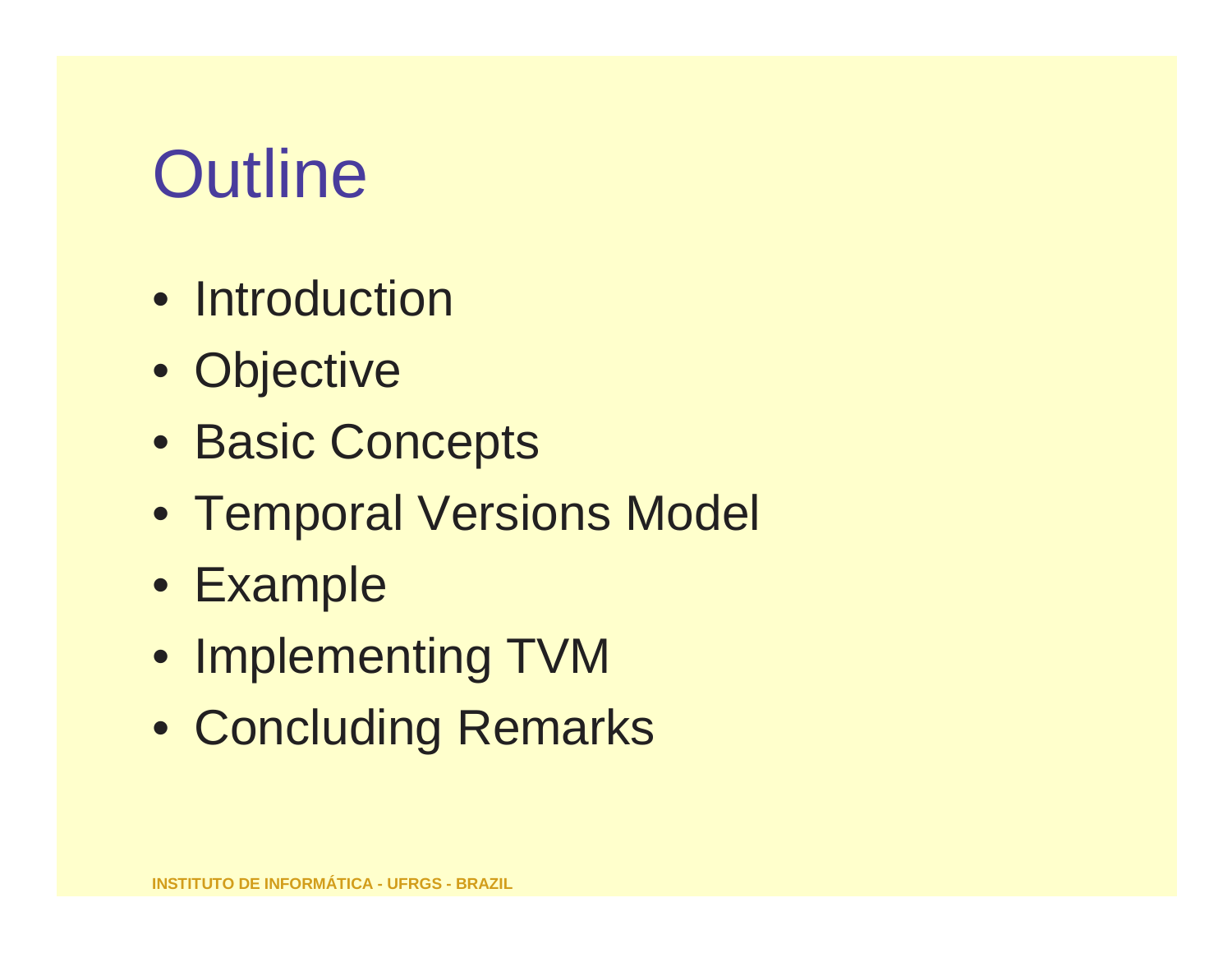## Introduction

- Version: describes an object in a period of time or from <sup>a</sup> certain point of view
- Temporal Model: specifies both static and dynamic aspects of the application by associating temporal labels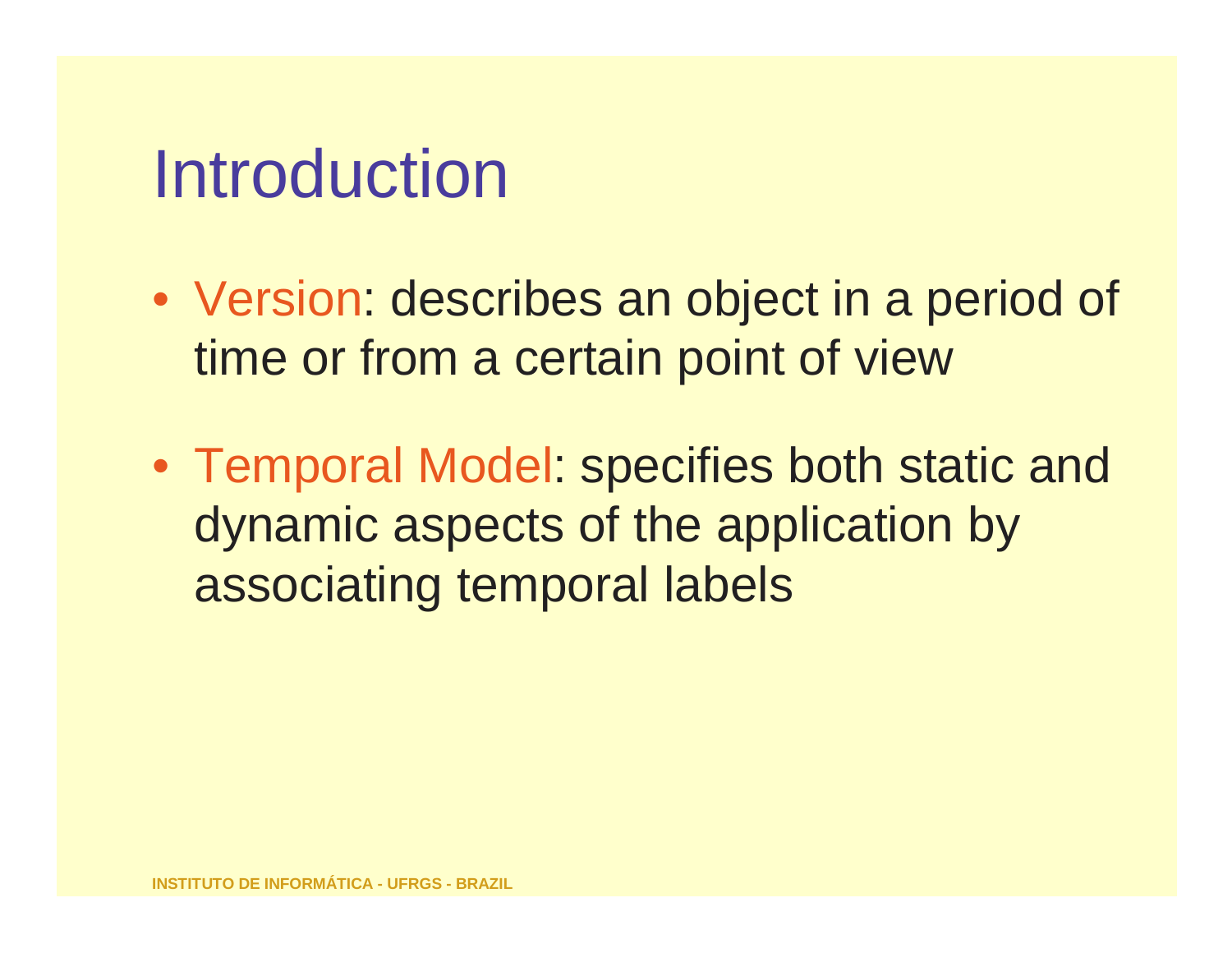

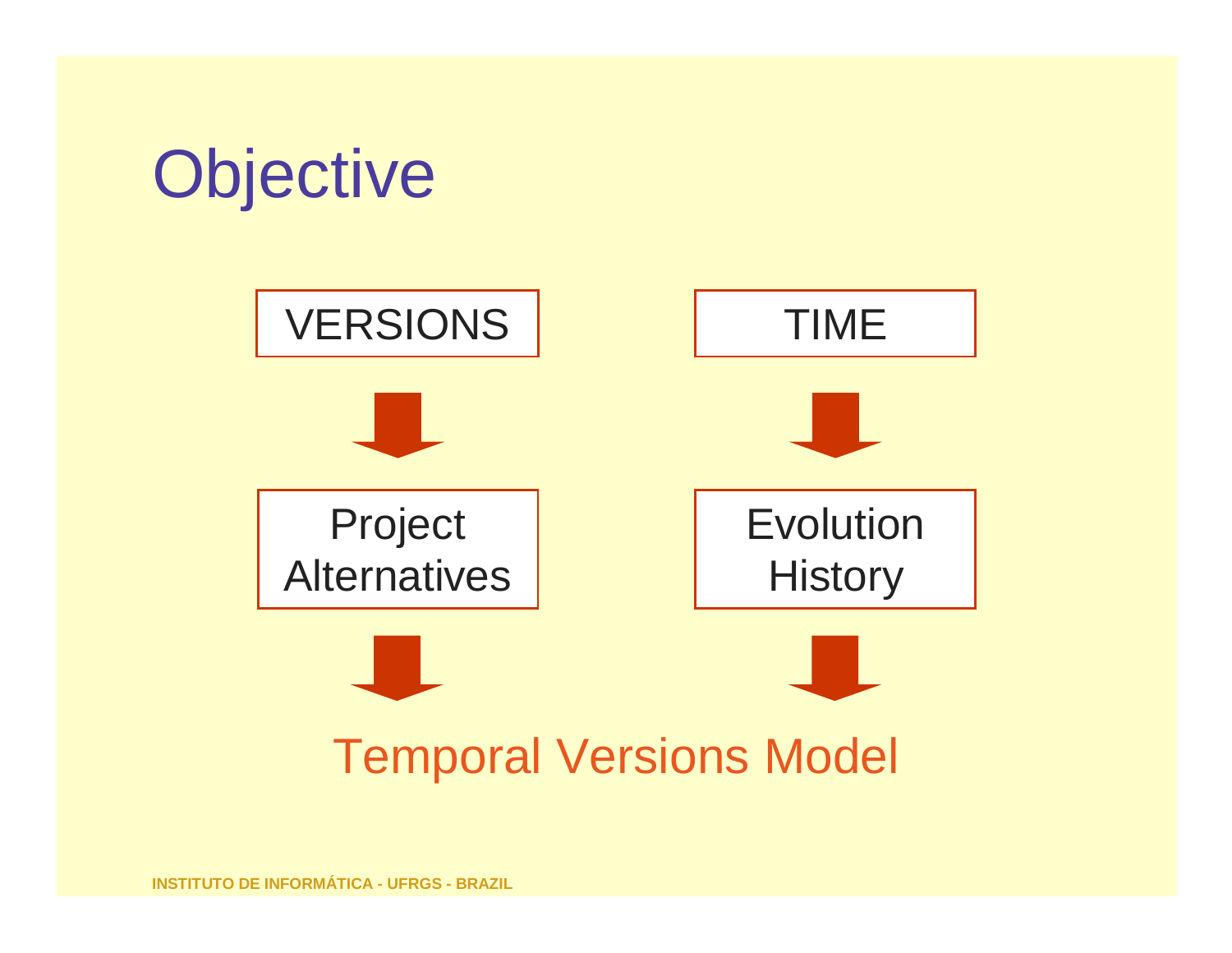## **Objective**

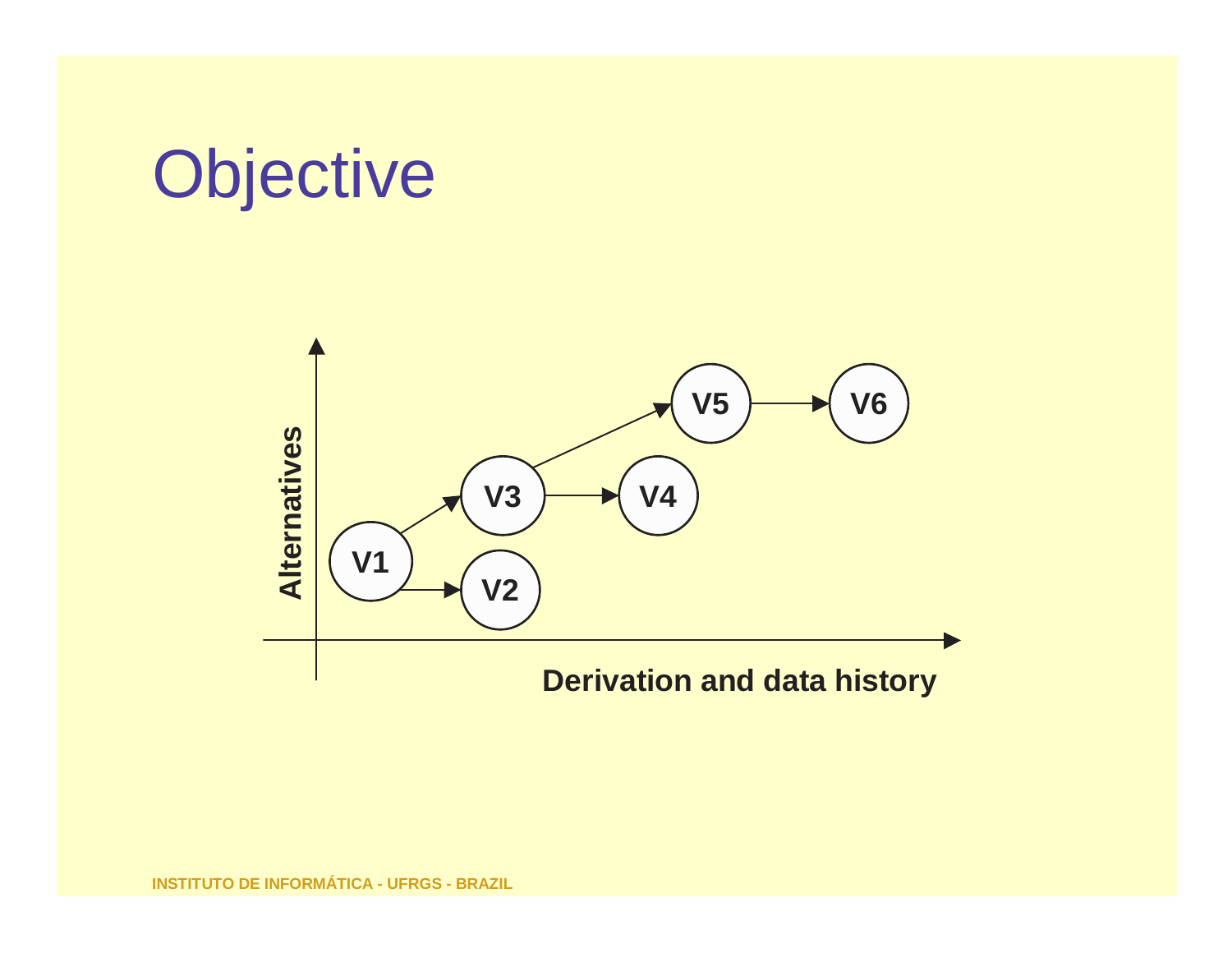## Basic Concepts

- Versions Model
- Temporal information
	- $\mathcal{L}_{\mathcal{A}}$  , the state of the state  $\mathcal{L}_{\mathcal{A}}$ order: linear, branched, circular
	- $\mathcal{L}_{\mathcal{A}}$  , the state of the state  $\mathcal{L}_{\mathcal{A}}$ timestamp: instant, interval, element
	- – time dimension: transaction time, valid time, bitemporal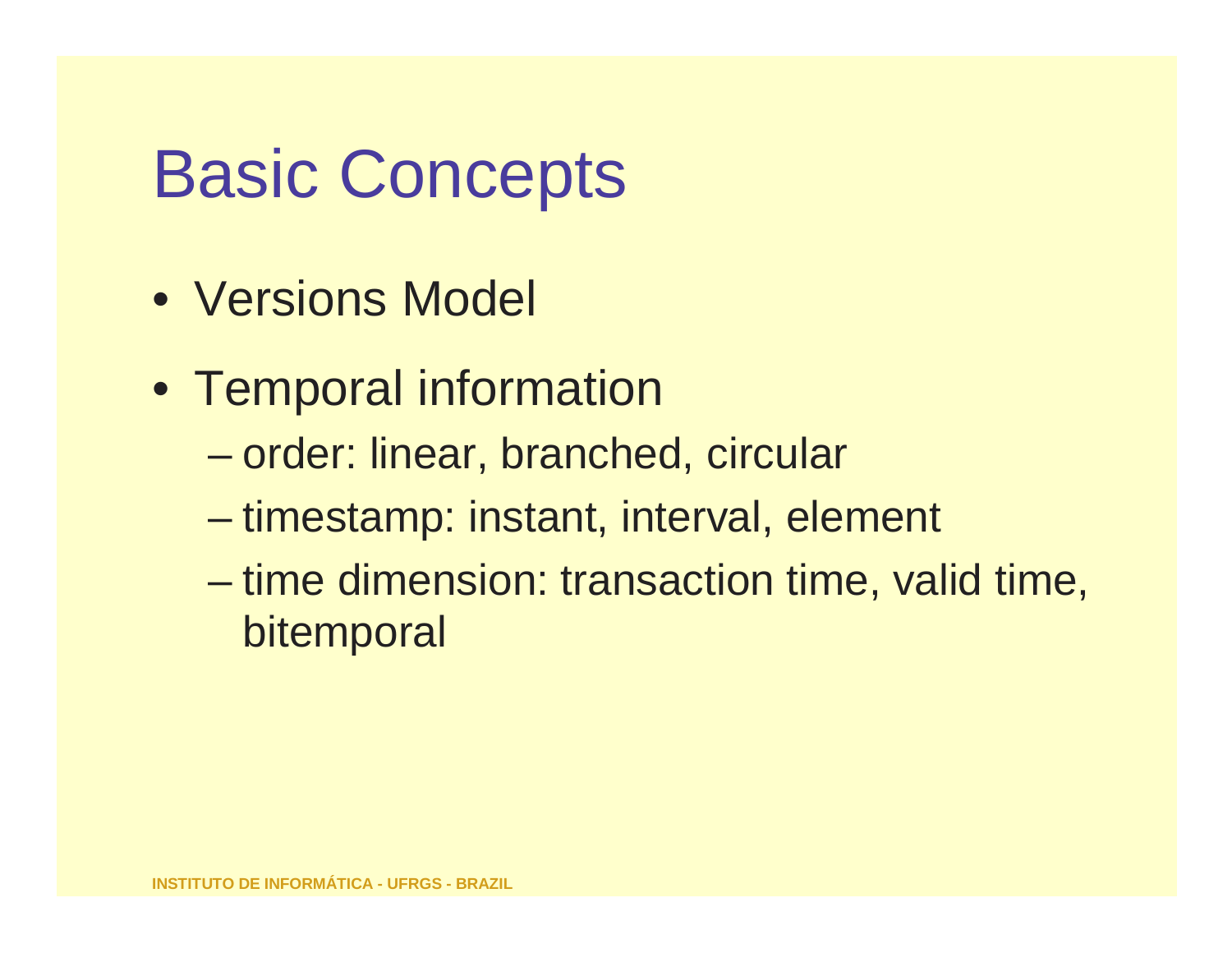## Temporal Versions Model TEMPORAL FEATURES

- object, version, attribute, relationship
- temporal label: interval
- bitemporal (valid and transaction times)
- object and versions: s*tart* & end
- temporal label:

vTimei, vTimef, tTimei, tTimef

- version: a lifetime line
- object: branched time (each version)

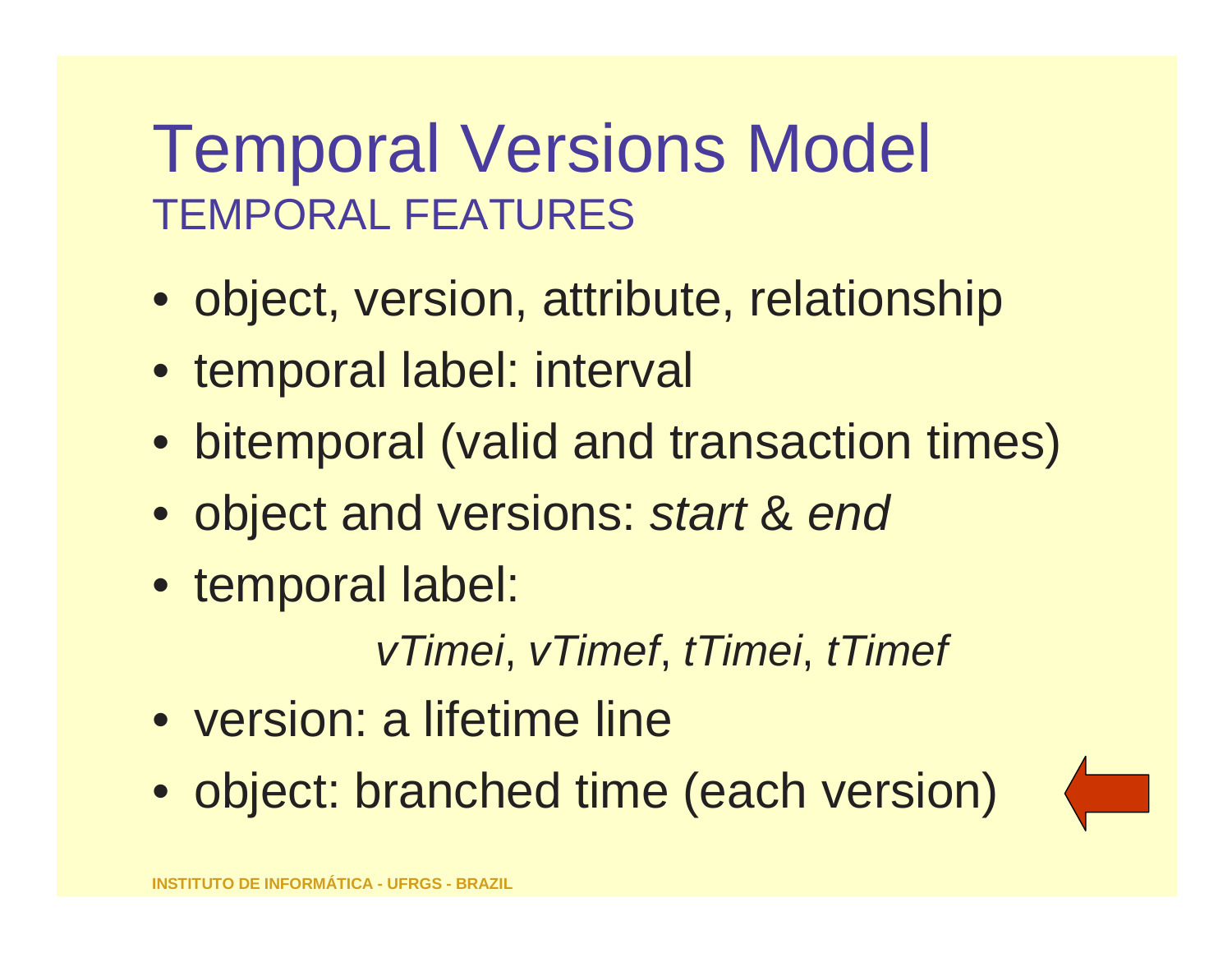## Temporal Versions Model TEMPORAL FEATURES - ATTRIBUTES *start*

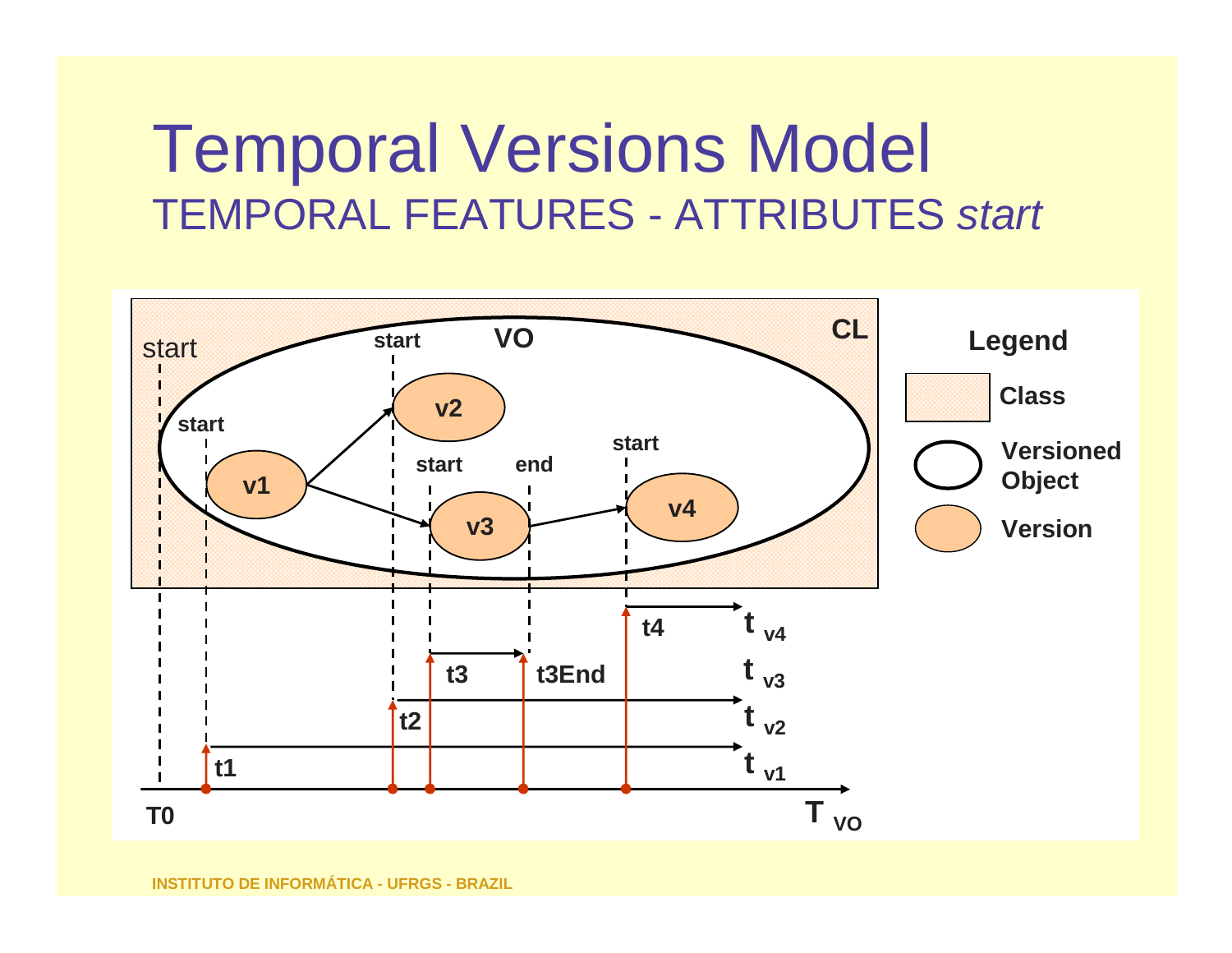## Temporal Versions Model LOGICAL AND PHYSICAL REMOVAL

#### • LOGIC

- –version ⇒ status *deactivated*
- $\mathcal{L}_{\mathcal{A}}$  , where  $\mathcal{L}_{\mathcal{A}}$  is the set of the set of the set of the set of the set of the set of the set of the set of the set of the set of the set of the set of the set of the set of the set of the set of the lifetime finished
	- *end* = exclusion instant
	- $\bullet\,$  vTimef, tTimef = <code>end</code>
- PHYSICAL
	- –reduce the database size
	- $\mathcal{L}_{\mathcal{A}}$  , where  $\mathcal{L}_{\mathcal{A}}$  is the set of the set of the set of the set of the set of the set of the set of the set of the set of the set of the set of the set of the set of the set of the set of the set of the lost information = lost historic
- all exclusions are logical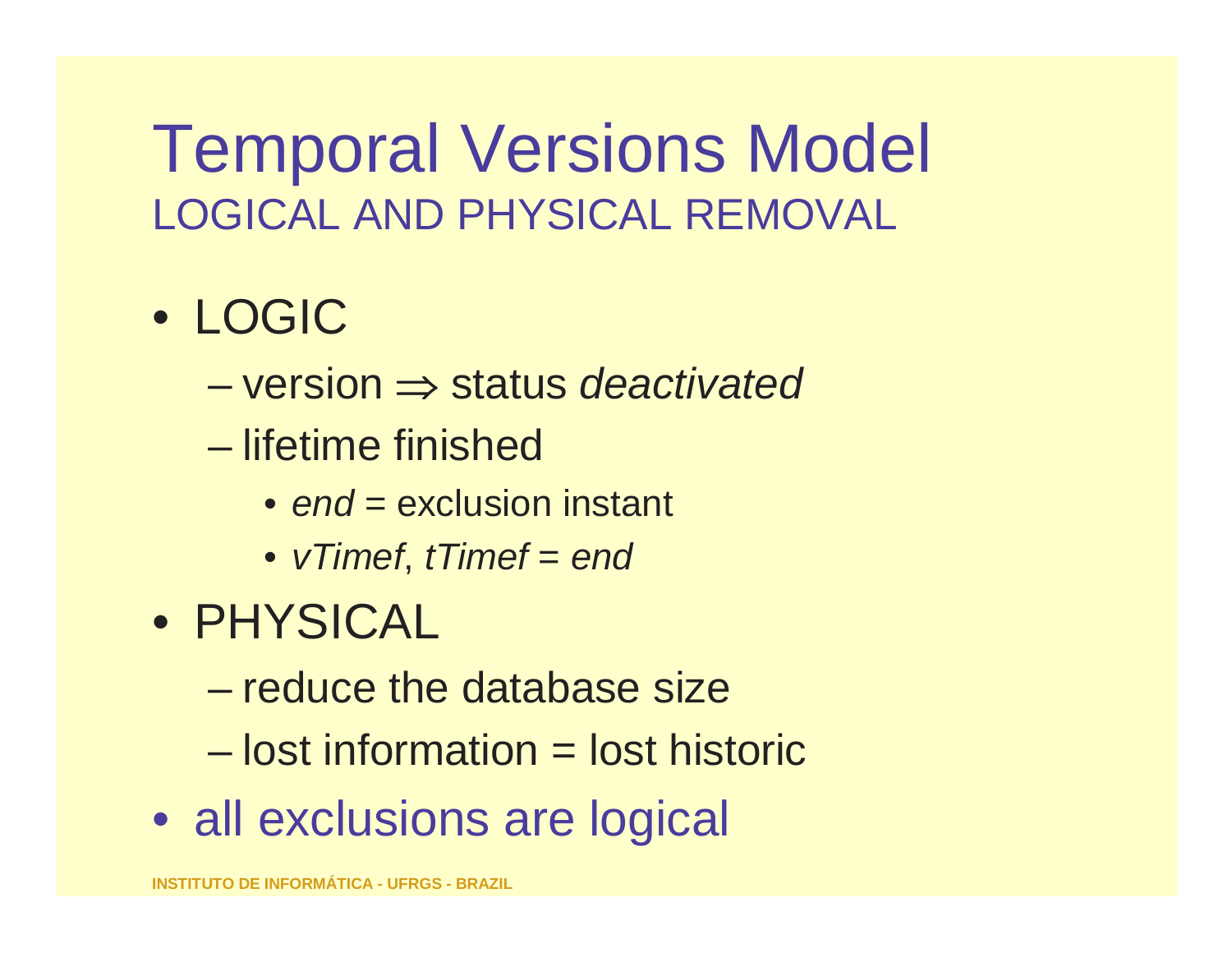#### Temporal Versions Model TEMPORAL INTEGRITY RULES

#### **Valid Time**

near **VTransaction Time**

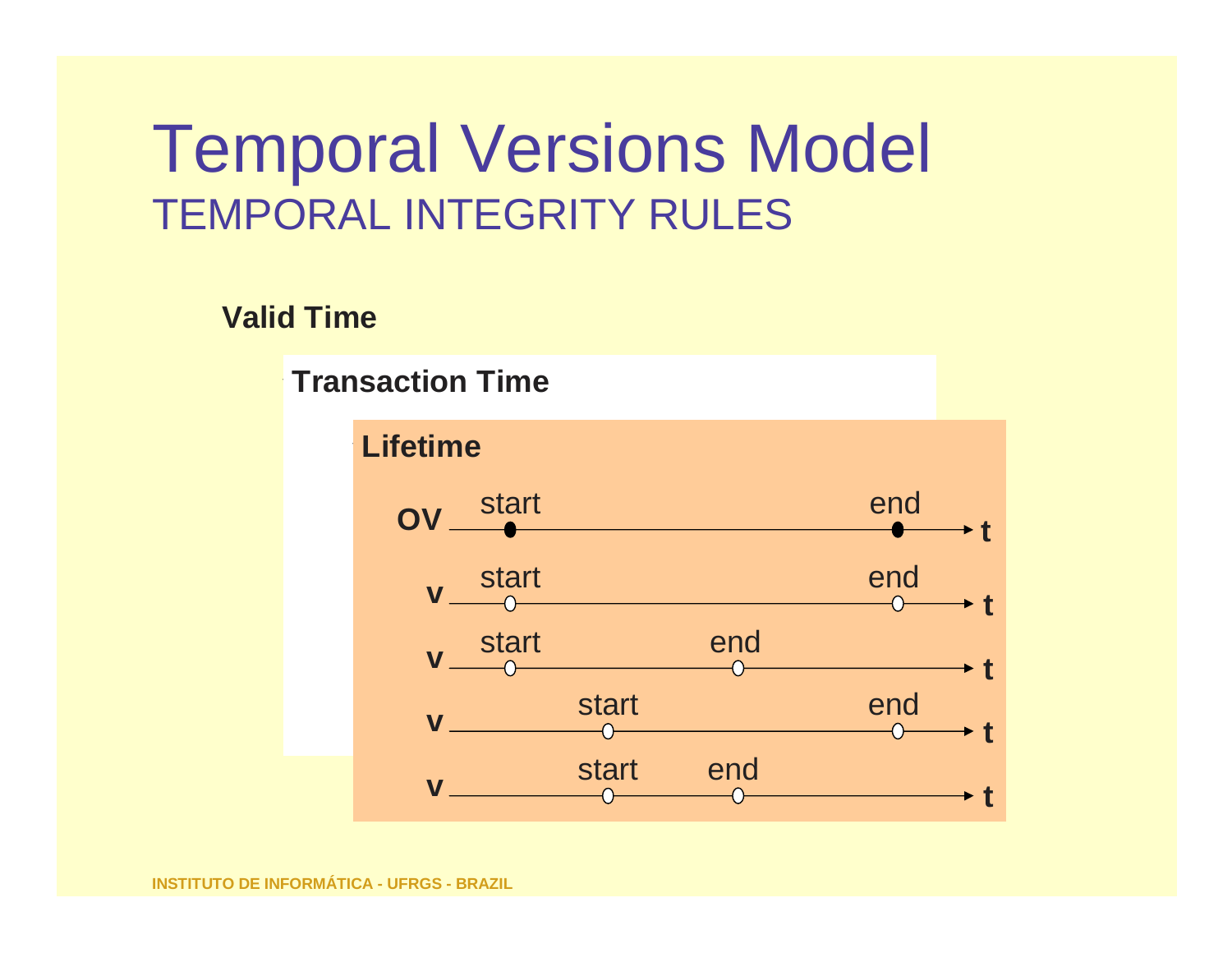## Temporal Versions Model VERSION FEATURES

- versioned objects and versions
- derivation among versions: directed acyclic graph
- tvOID structure

<entity id, class id, version number>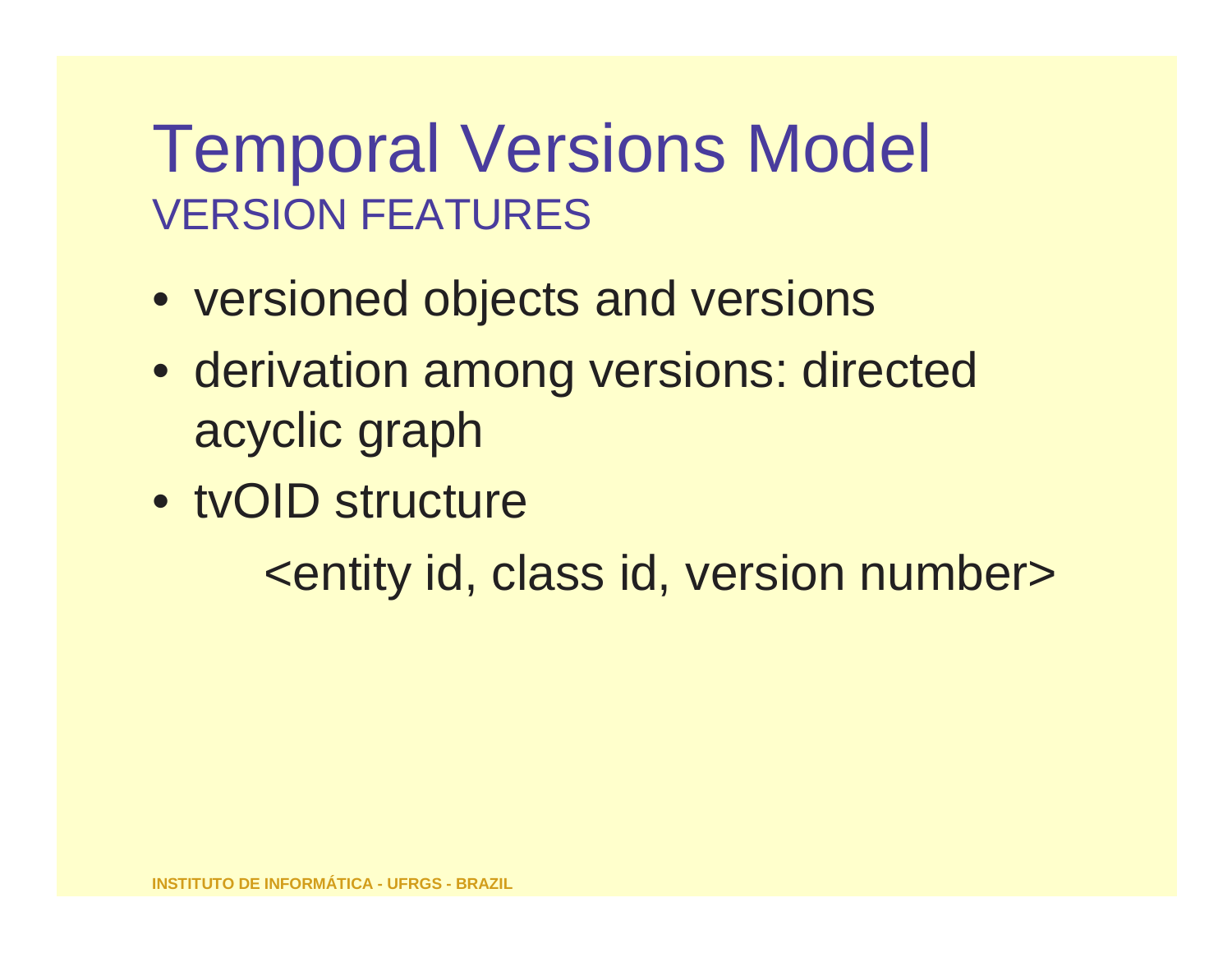## Temporal Versions Model CLASS DIAGRAM (Golendziner)

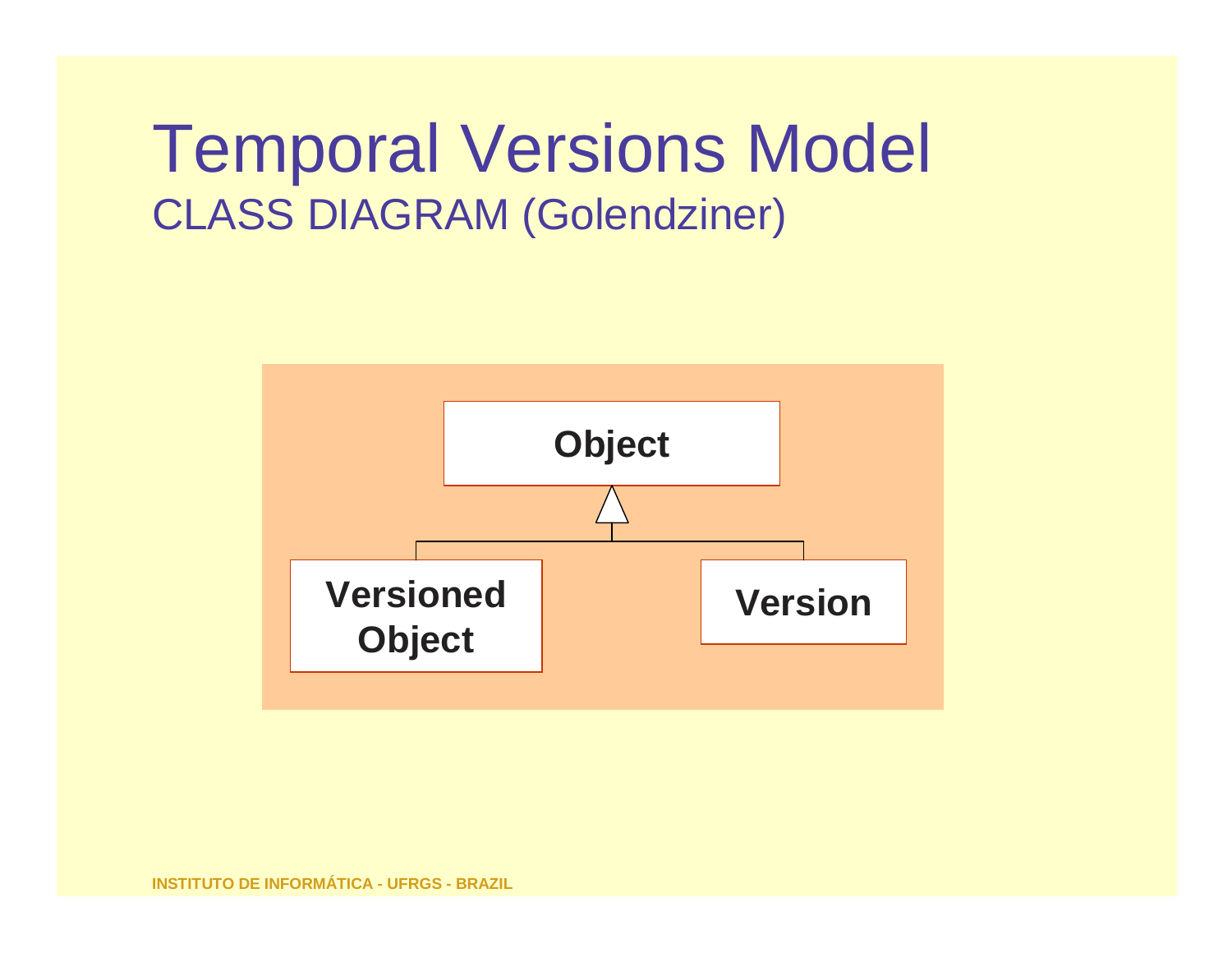#### Temporal Versions Model CLASS DIAGRAM

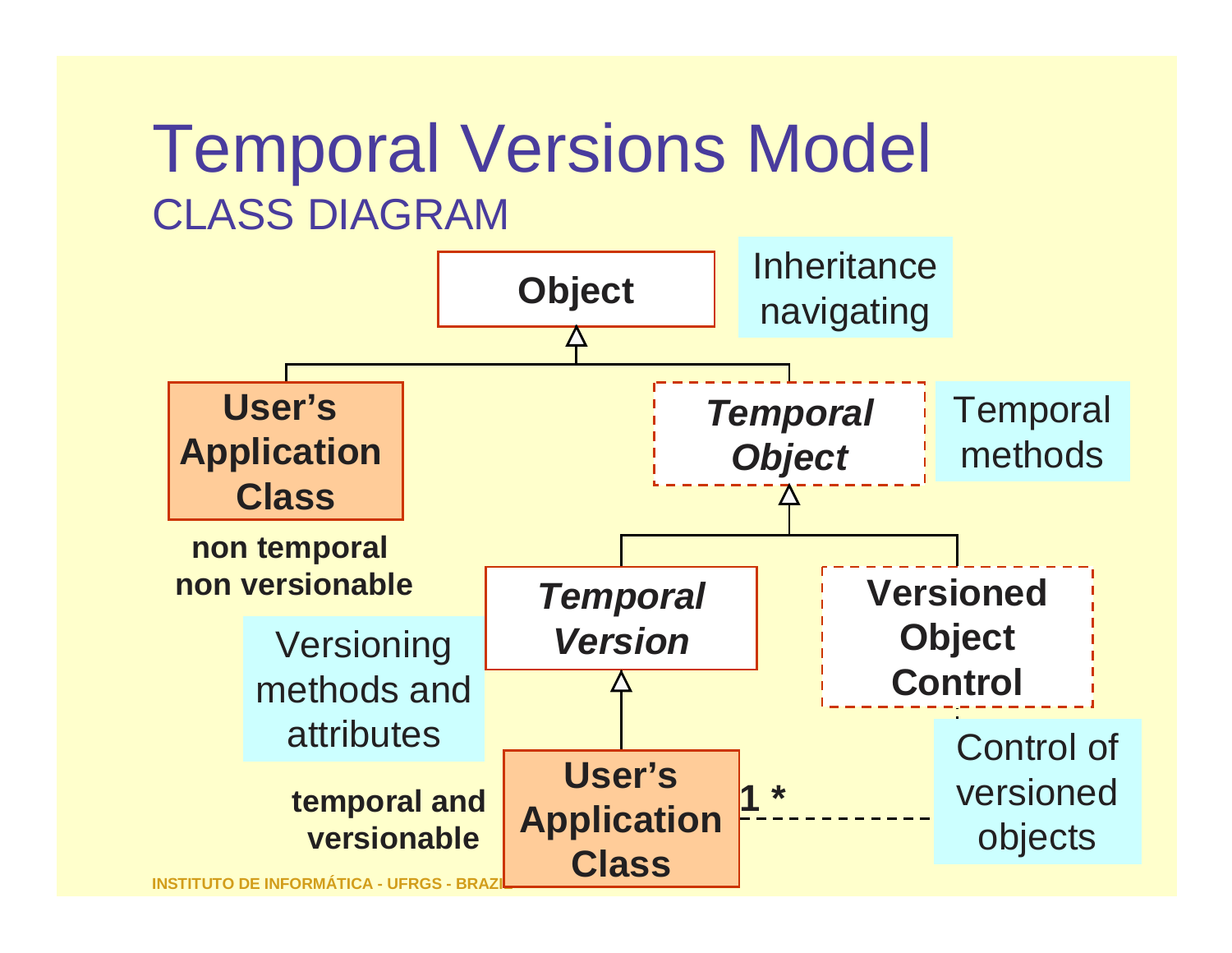## Modelo Temporal de VersõesSTATE DIAGRAM



restore –

 $\checkmark$ 

 $\sqrt{ }$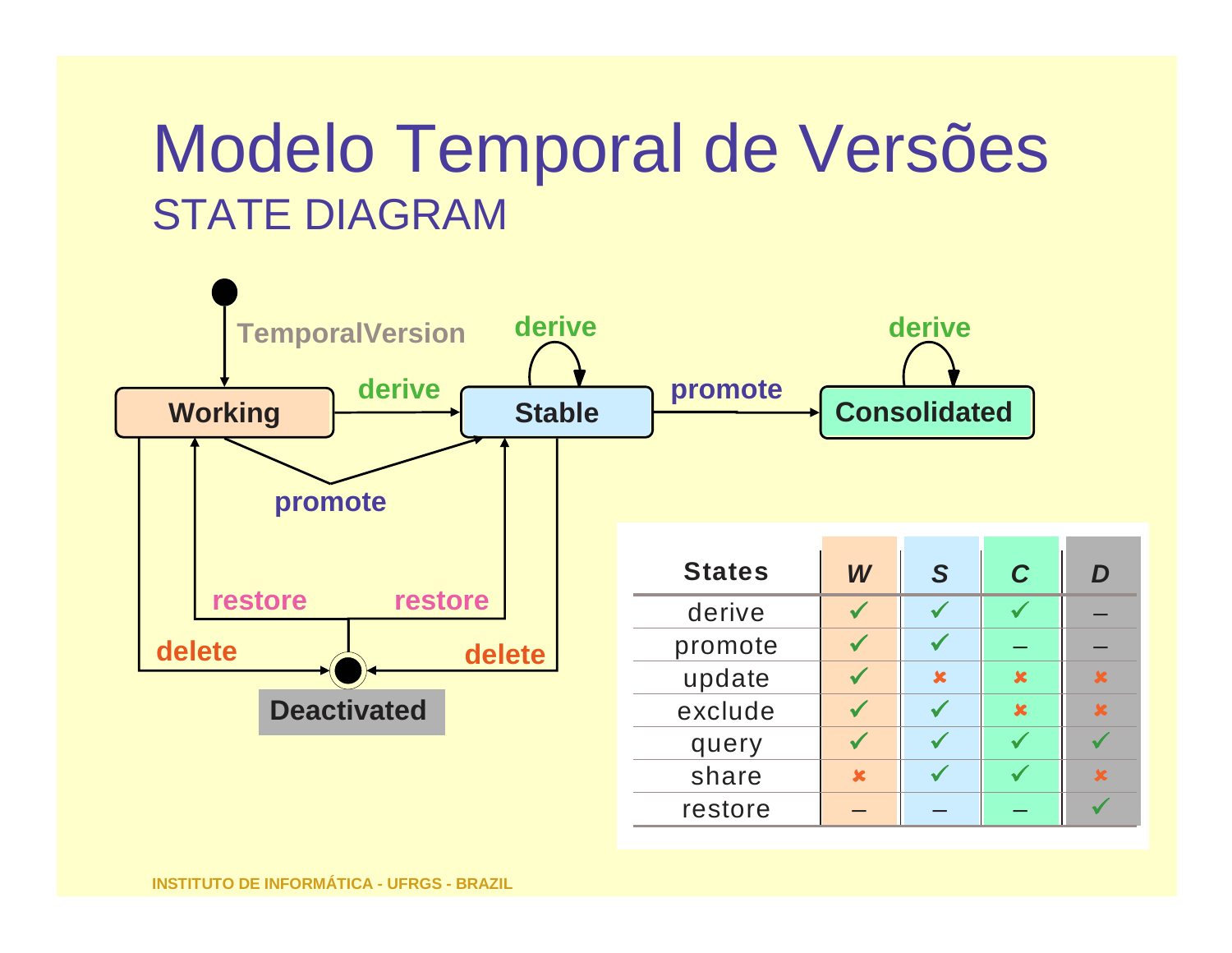## Temporal Versions Model CLASS DEFINITION LANGUAGE

classDef ::= [ **public** ][ **abstract** | **final** ]

**class** className [ **hasVersions** ] [ **inherit**

[ **byExtension**] className [ **correspondence** (**1:1** | **1:n** | **n:1** | **n:m**)] ]

[ [ **temporal** ] **aggregateOf** [**n**] className ( **byValue** | **byReference** )

{, [ **temporal** ] **aggregateOf** [**n**] className ( **byValue** | **byReference** )} ]

**(** [ **Properties**:

{ [ **public** | **private** | **protected** ] [ **static** ]

[ **temporal** ] attributeName : attributeDomain [ **default** value ] **;** }+ ] [ **Relationships**:

{ [ **temporal** ] relationshipName (**0:1** | **0:n** | **1:1** | **1:n** | **n:m**)

[ **inverse** inverseRelationshipName ] relatedClassName **;** }+ ]

[ **Operations**:

{ [ **public** | **private** | **protected** ] [ **static** ]

[ **abstract** | **final** ] operationDefinitions }+ ] **)** ;

**INSTITUTO DE INFORMÁTICA - UFRGS - BRAZIL**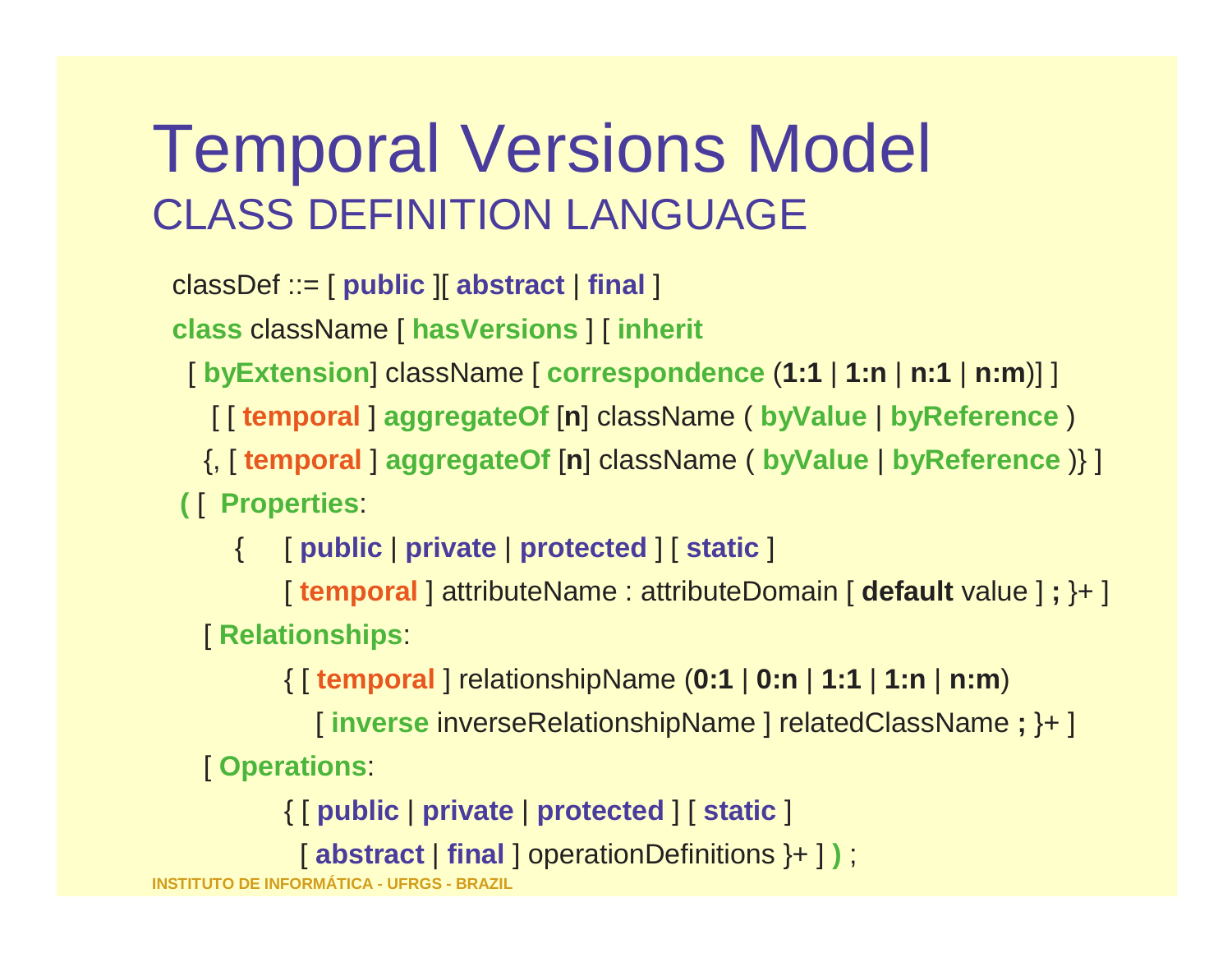## Example

- Website design company
- Pages with pattern associated to
- Pattern varies according to the seasons of the year and commemorative dates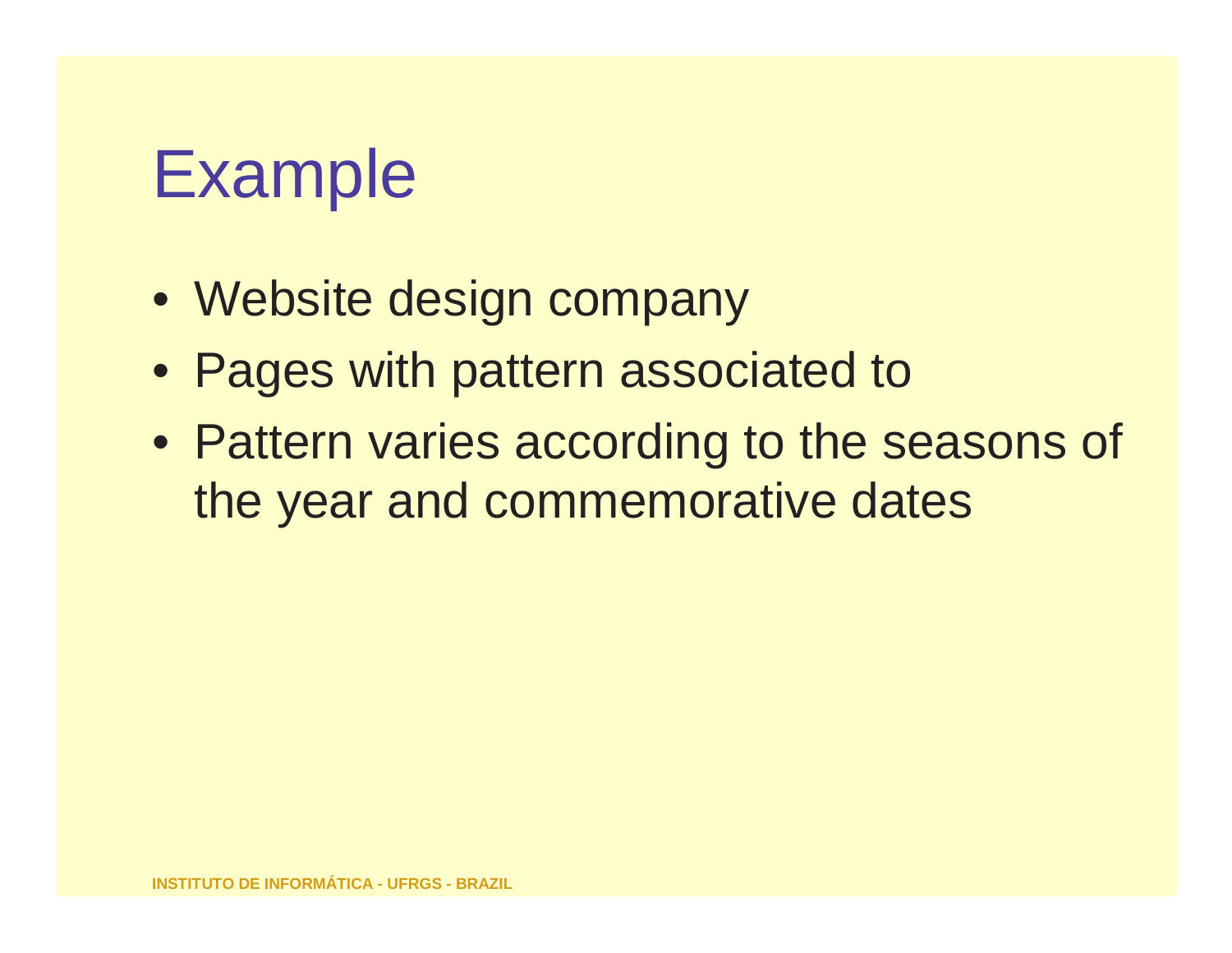## ExampleCLASS DIAGRAM

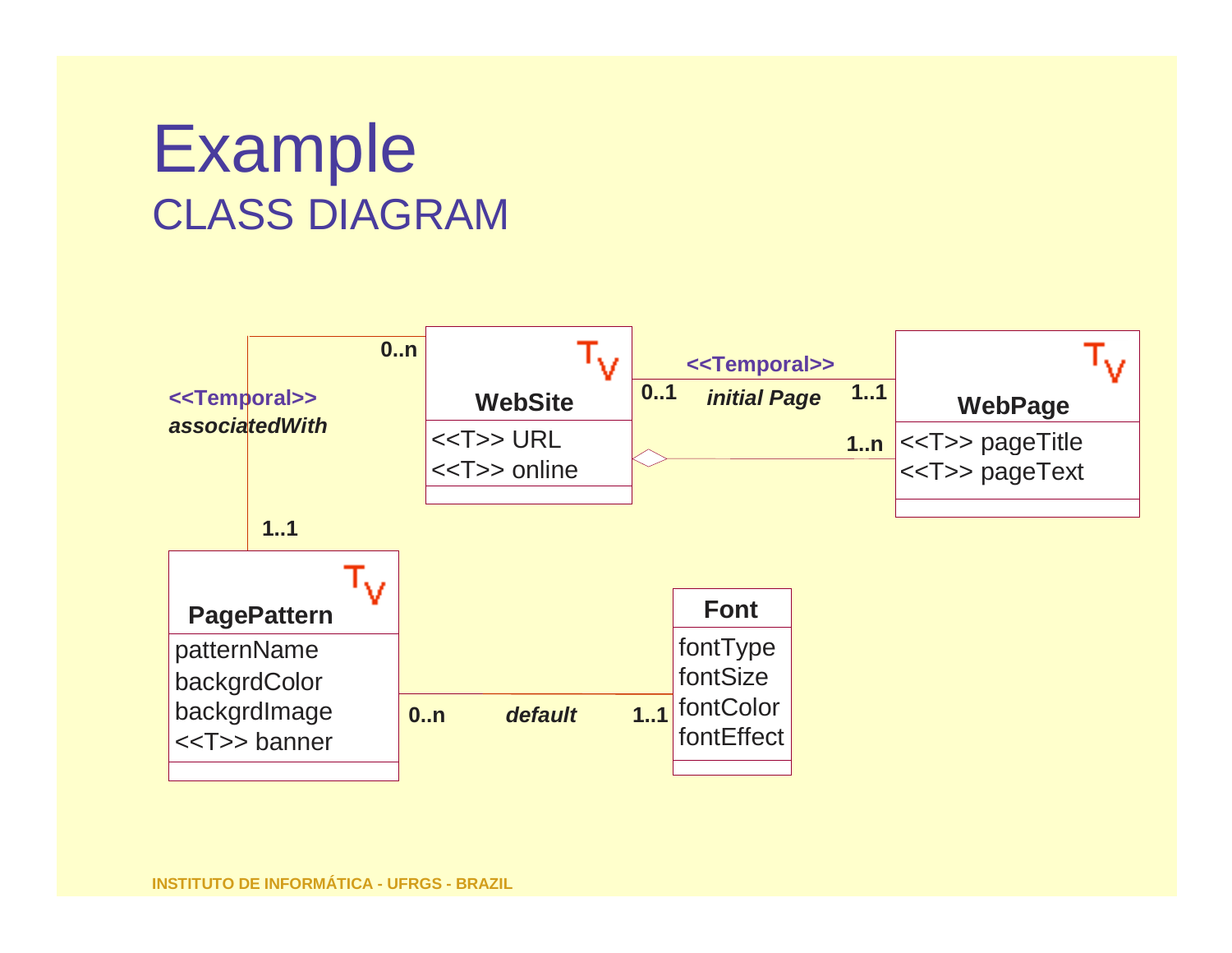## ExampleDEFINITION LANGUAGE

```
Class WebSite HasVersions 
aggregate_of n WebPage byReference
   ( Properties:
            temporal URL : string ;
temporal online : boolean;
        Relationship:
temporal initialPage 1:1 WebPage;
            temporal associatedWith 1:1 PagePattern;
      ) ;
Class WebPage HasVersions( Properties:
            temporal pageTitle : string;
            temporal pageText : text; 
      ) ;...
```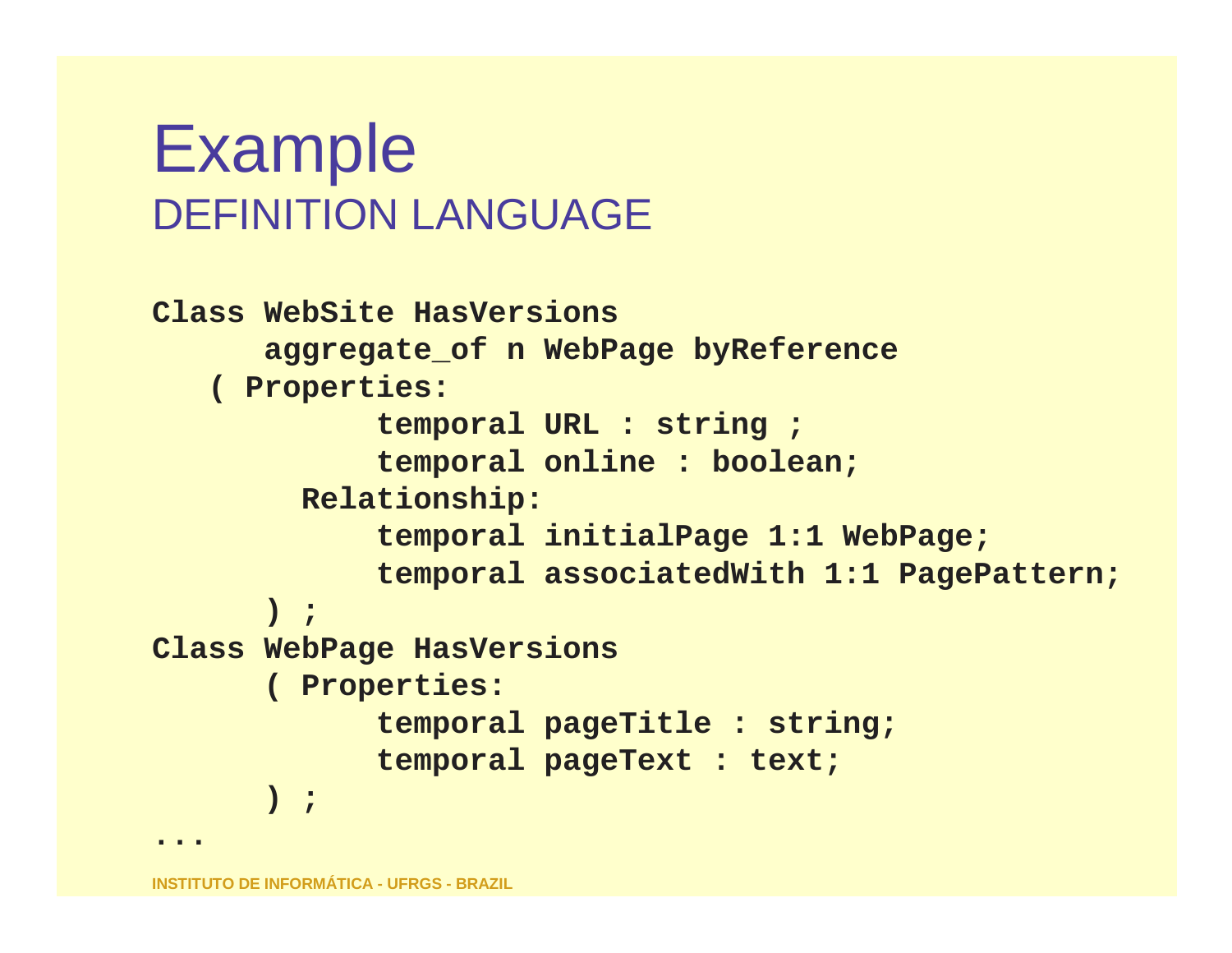## ExampleGRAPHIC REPRESENTATION

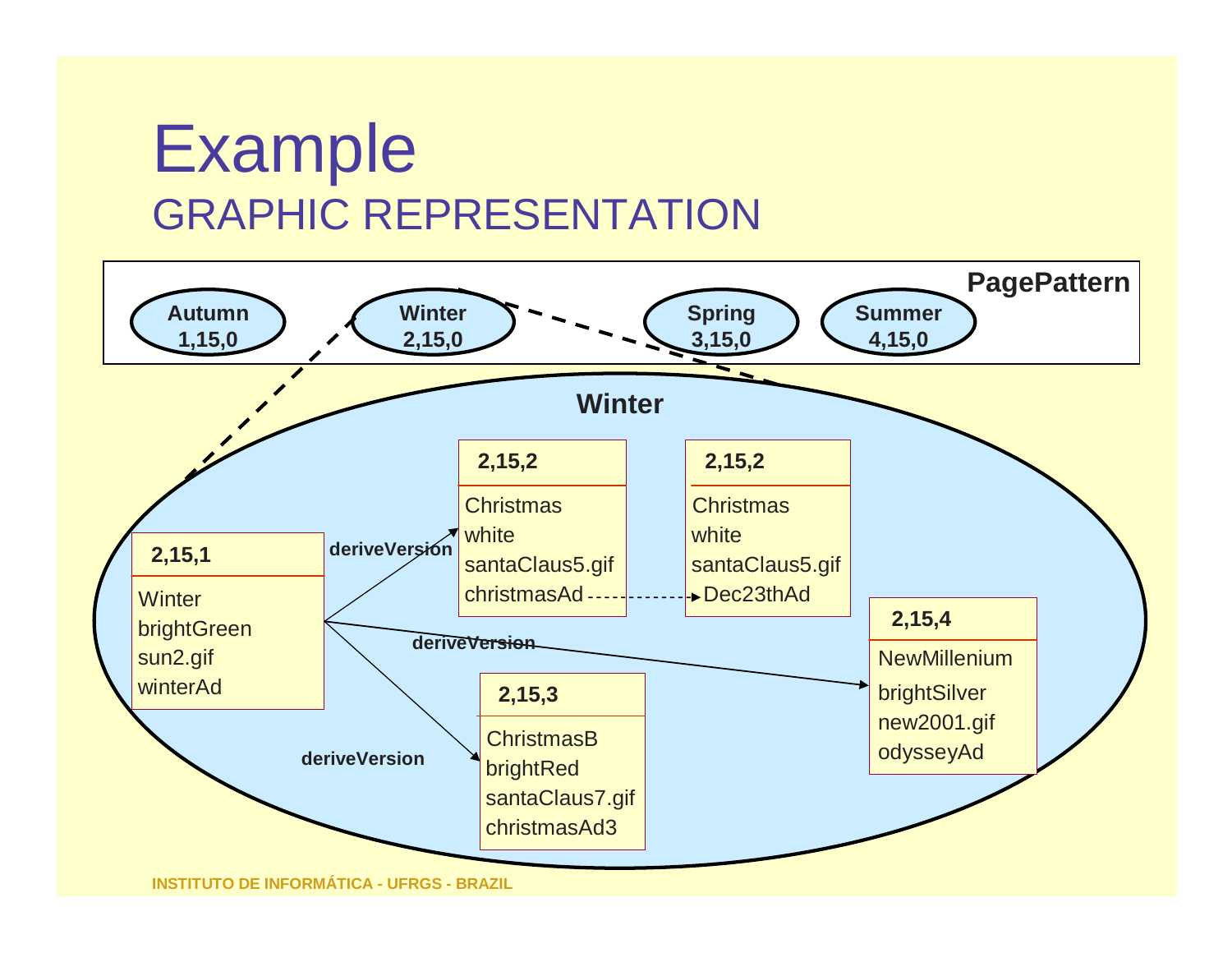## ExemploRELATIONSHIP AssociatedWith



| <b>PagePattern</b><br><b>associatedWith</b> | <b>Initial</b><br><b>Time</b> | <b>Final</b><br><b>Transaction Transaction</b><br><b>Time</b> | <b>Initial</b><br><b>Valid</b><br><b>Time</b> | <b>Final</b><br><b>Valid</b><br><b>Time</b> |
|---------------------------------------------|-------------------------------|---------------------------------------------------------------|-----------------------------------------------|---------------------------------------------|
| 2,15,1                                      | 12/01/2000                    | >>                                                            | 12/21/2000                                    | 12/21/2000                                  |
| 2,15,2                                      | 12/01/2000                    | >>                                                            | 12/22/2000                                    | 12/25/2000                                  |
| 2,15,4                                      | 12/01/2000                    | >>                                                            | 12/26/2000                                    | 01/01/2001                                  |
| 2,15,1                                      | 12/01/2000                    | >>                                                            | 01/02/2001                                    | >>                                          |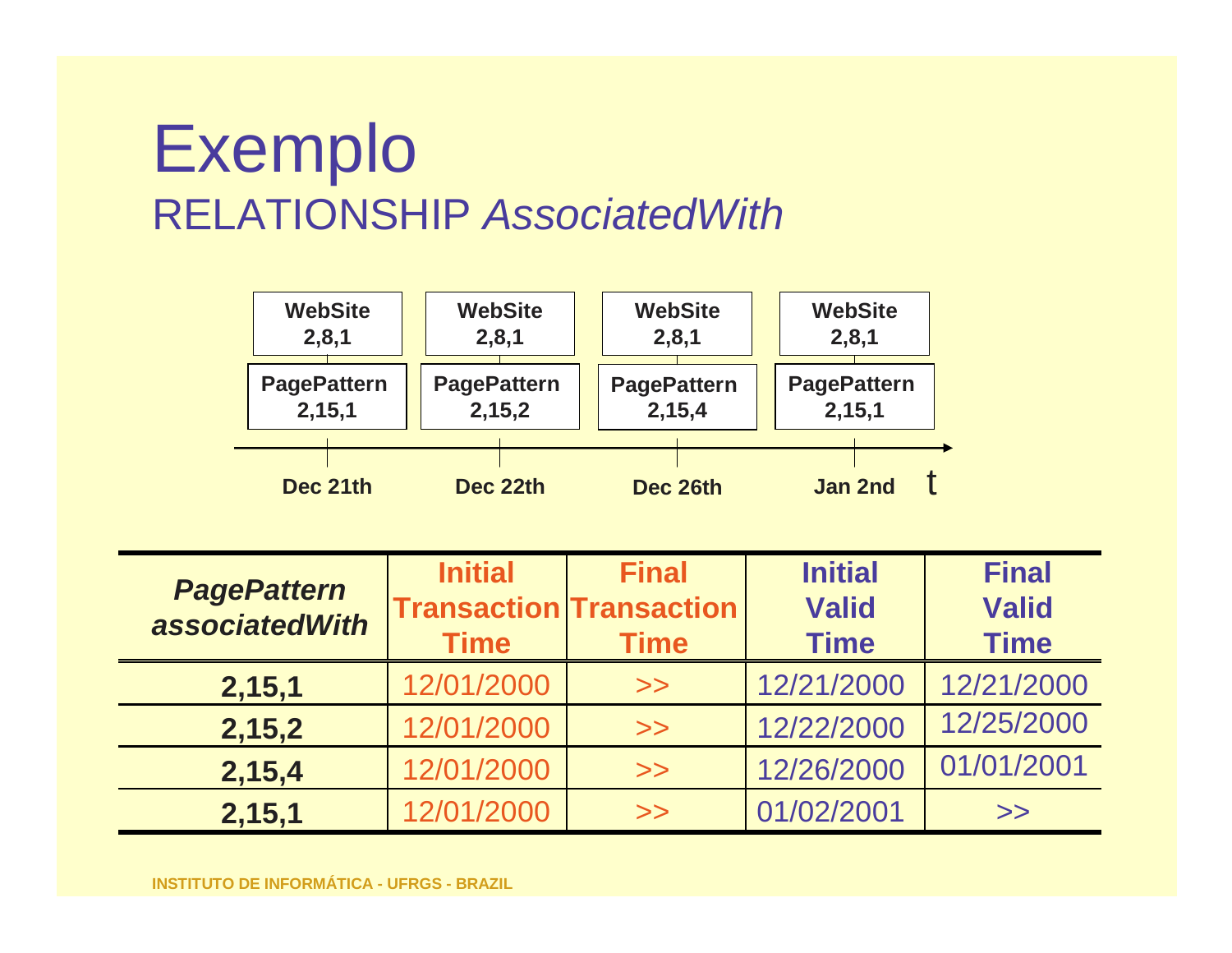## ExampleADVANTAGES

- Evolution of the clients' website is stored
- Company has the employee historical information
- Discover patterns and clients' profiles by using data mining techniques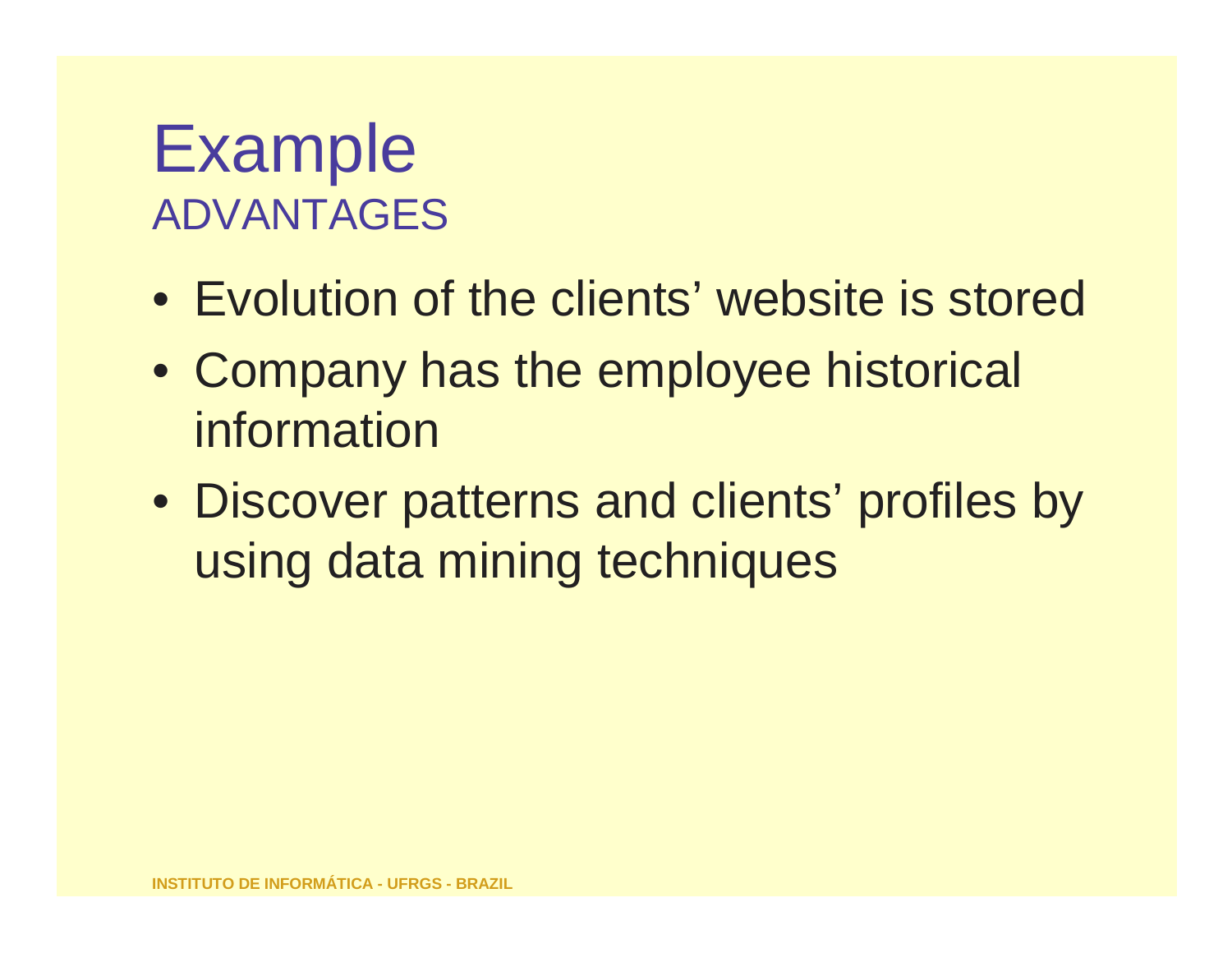## Implementing TVMMODEL HIERARCHY MAPPING

- Existing commercial DBMS
- Mapping from TVM to DB2
- Class hierarchy > type hierarchy methods: SQL commands + queries
- Object, TemporalObject, TemporalVersion: NOT intantiable structured type
- VersionedObject (control): instantiable by the system
	- tania vz table VersionedObjects: store all instances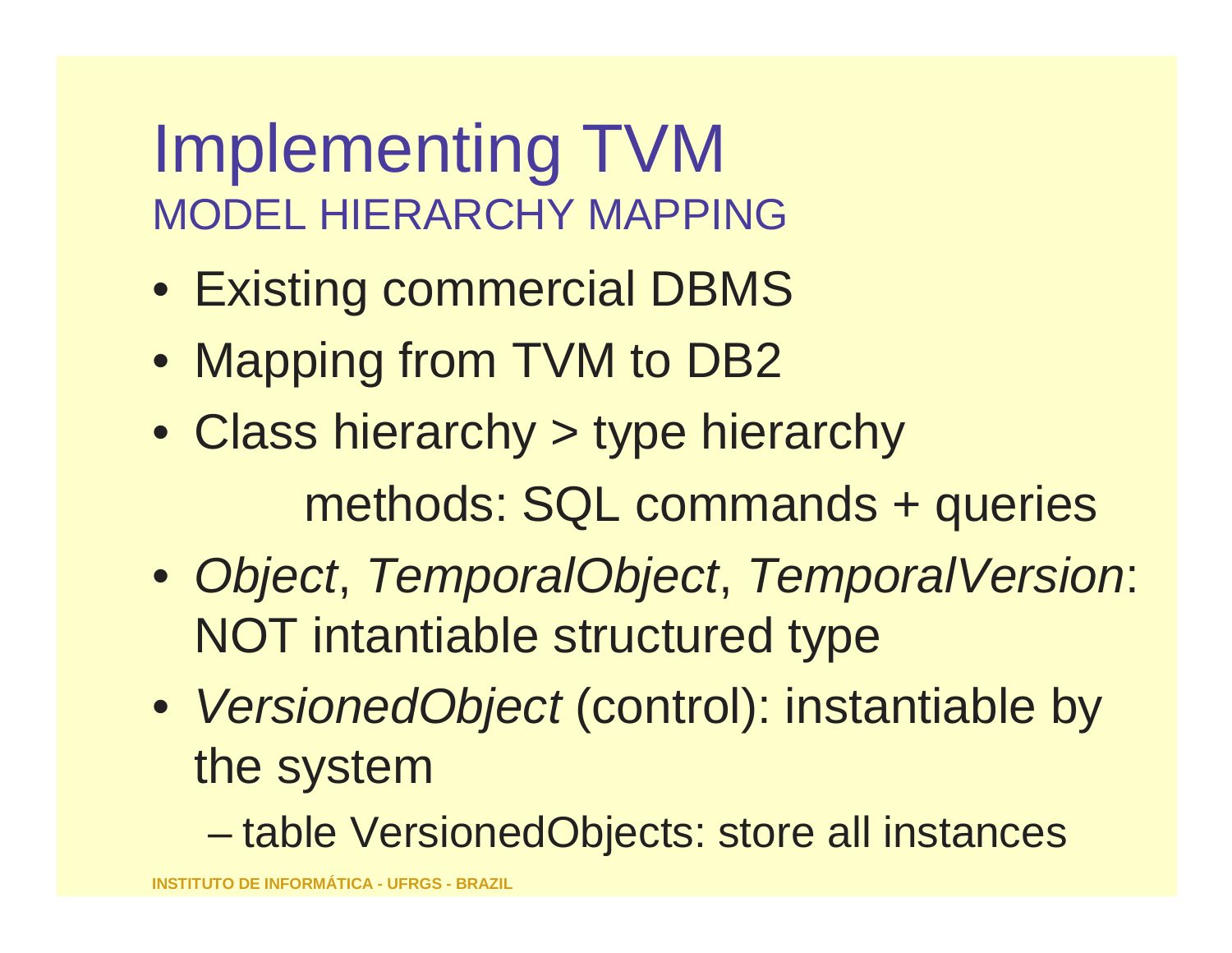## Implementing TVMCOMPLEMENTARY MAPPING

- OID: elements > varchar attribute separated by commas ('101,20,5')
- METADATA
	- – CONTROL\_CLASS:
		- ID\_CLASS
		- CLASS
		- VERSIONED
		- IS\_ROOT
		- ASCENDANT
- Temporal labes: TEMPORALSTAMP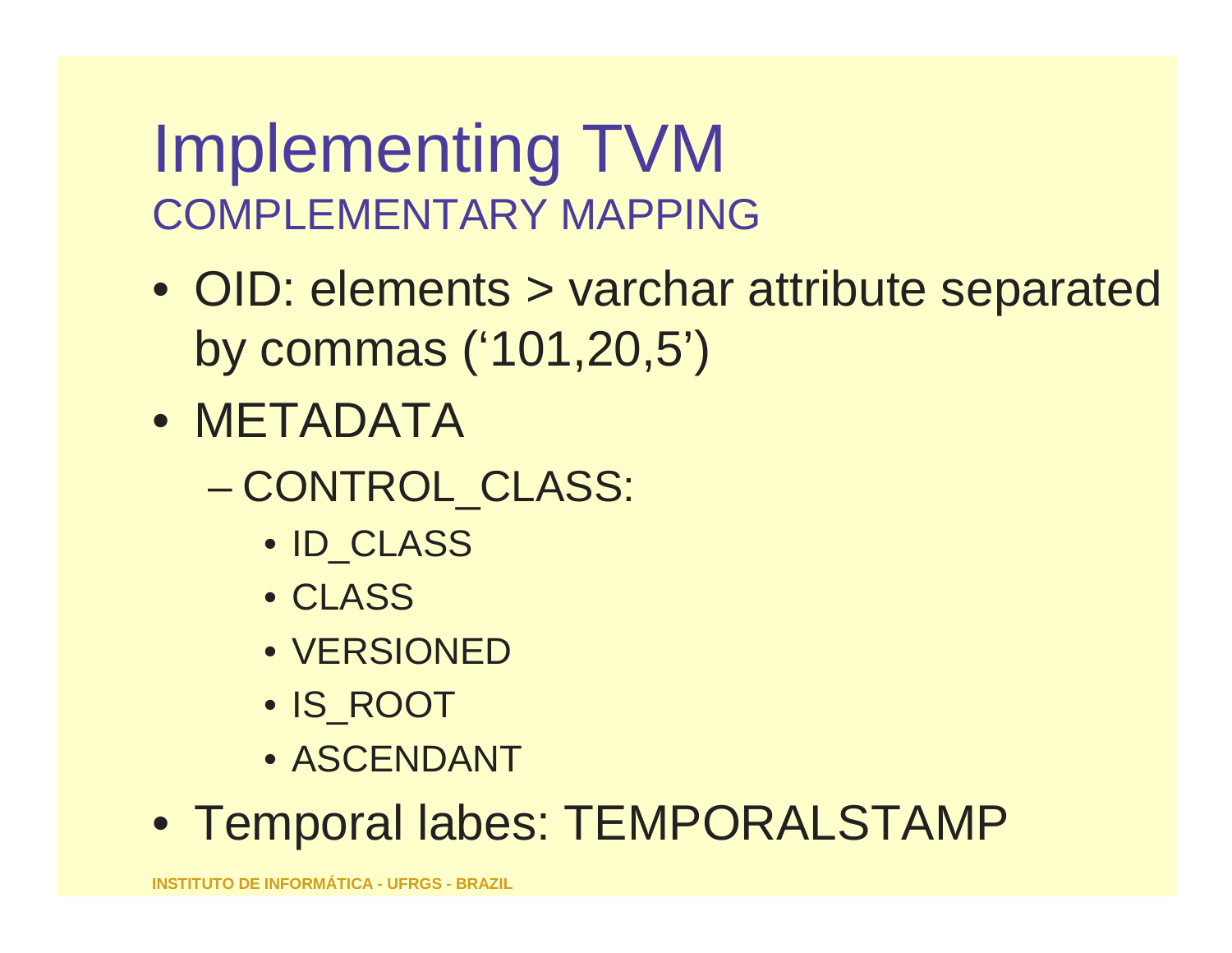## Implementing TVMAPPLICATION CLASSES MAPPING

- NORMAL CLASS
	- 1. a structured type: class structure
	- 2. a table: stores class instances
- TV CLASS
	- 1. a structured type
	- 2. a table
	- 3. a table for each temporal property
	- 4. triggers: temporal and version updates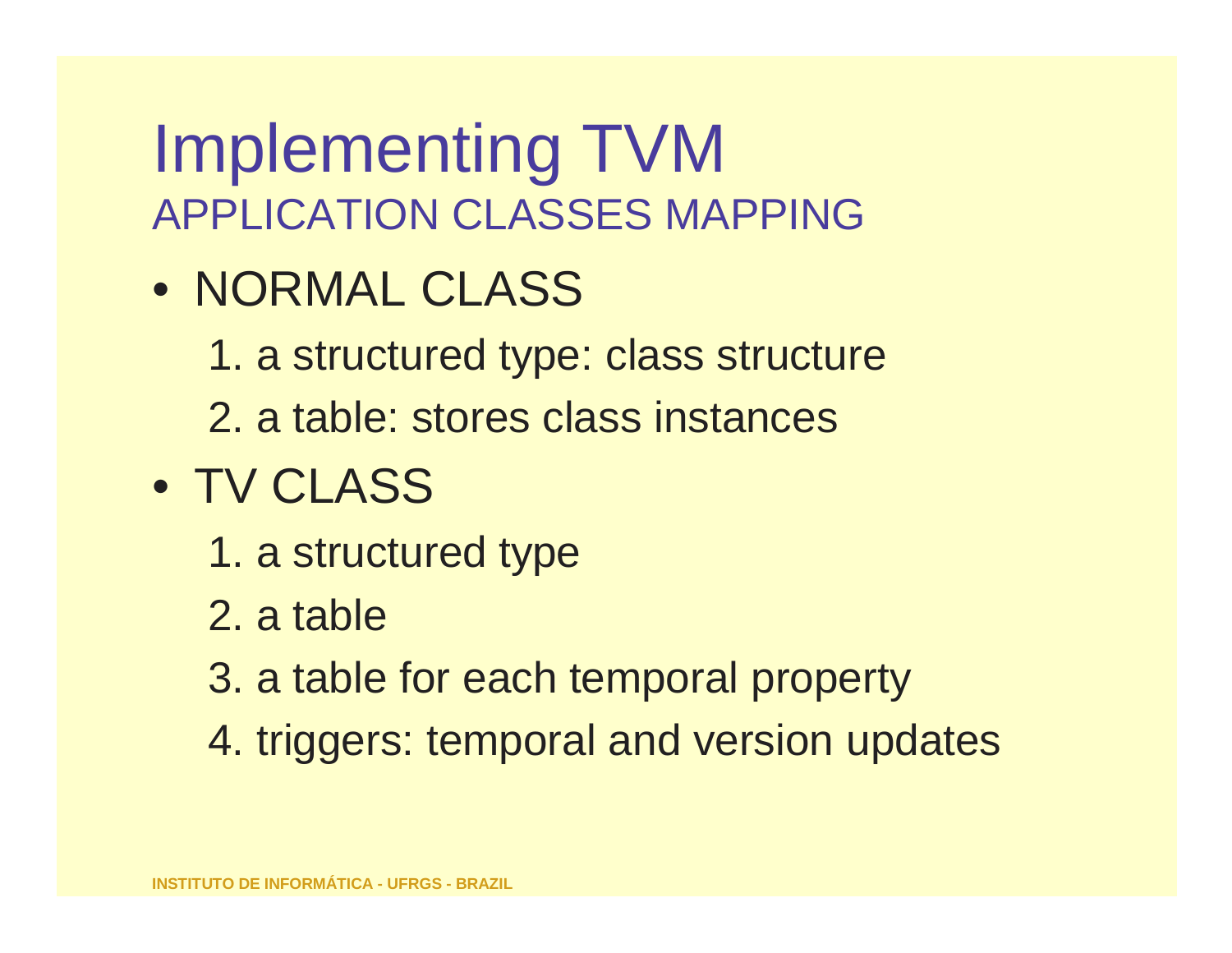## Implementing TVMAPPLICATION CLASSES MAPPING

#### tvOID startend ascendantconfiguration descendantpredecessorstatus successor refVersObjectspatternName backgrdColor backgrdImagebannerrefPagePatternBanner**PagePattern**

 **PagePattern\_Banner** tvOID vTimeivTimeftTimeitTimefrefPagePatternbanner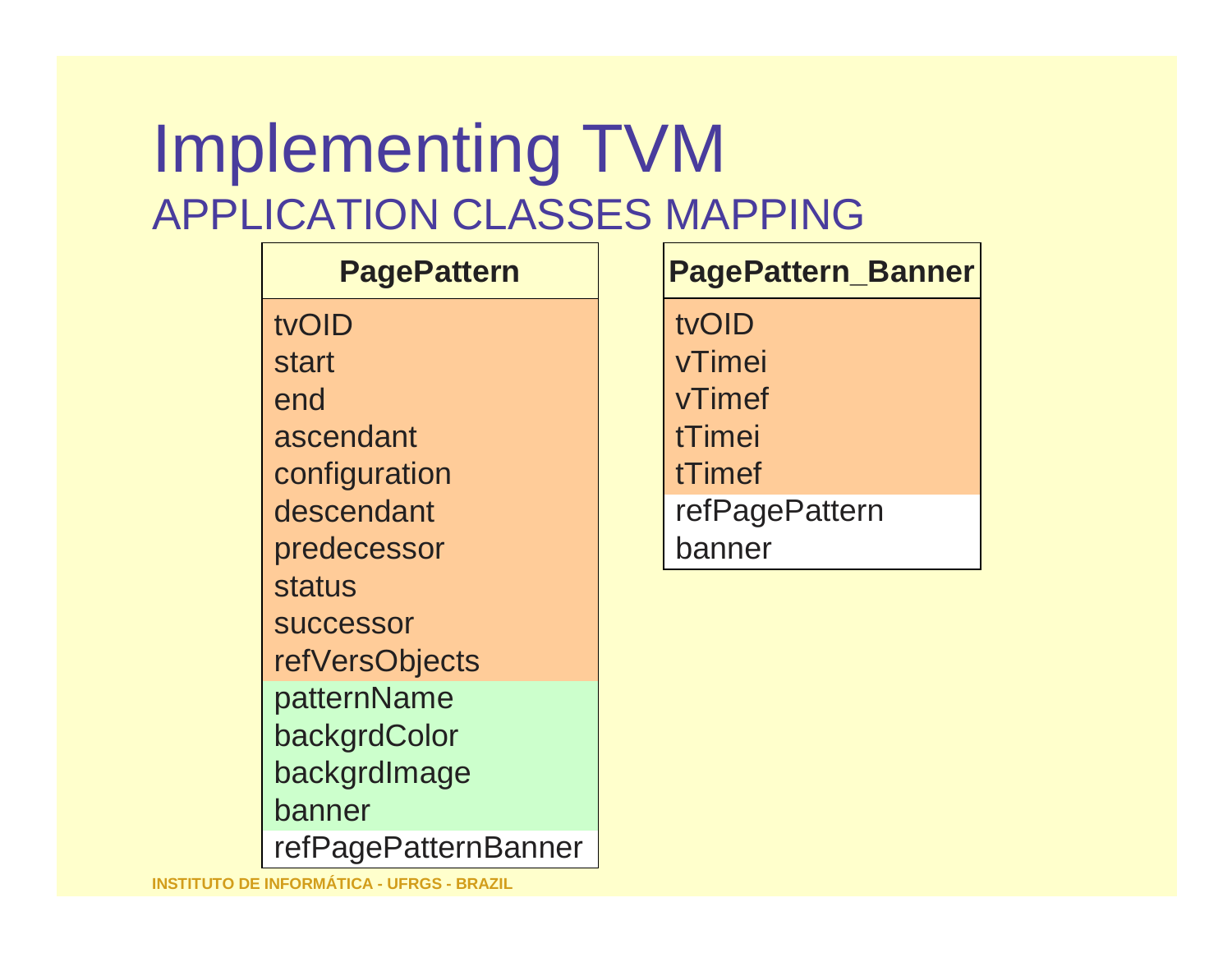# Concluding remarks

- Temporal Versions Model as an application specification technique fordynamic systems (time-evolving systems)
- Extension of the Versions Model by addingtime features
- Design alternatives and data evolution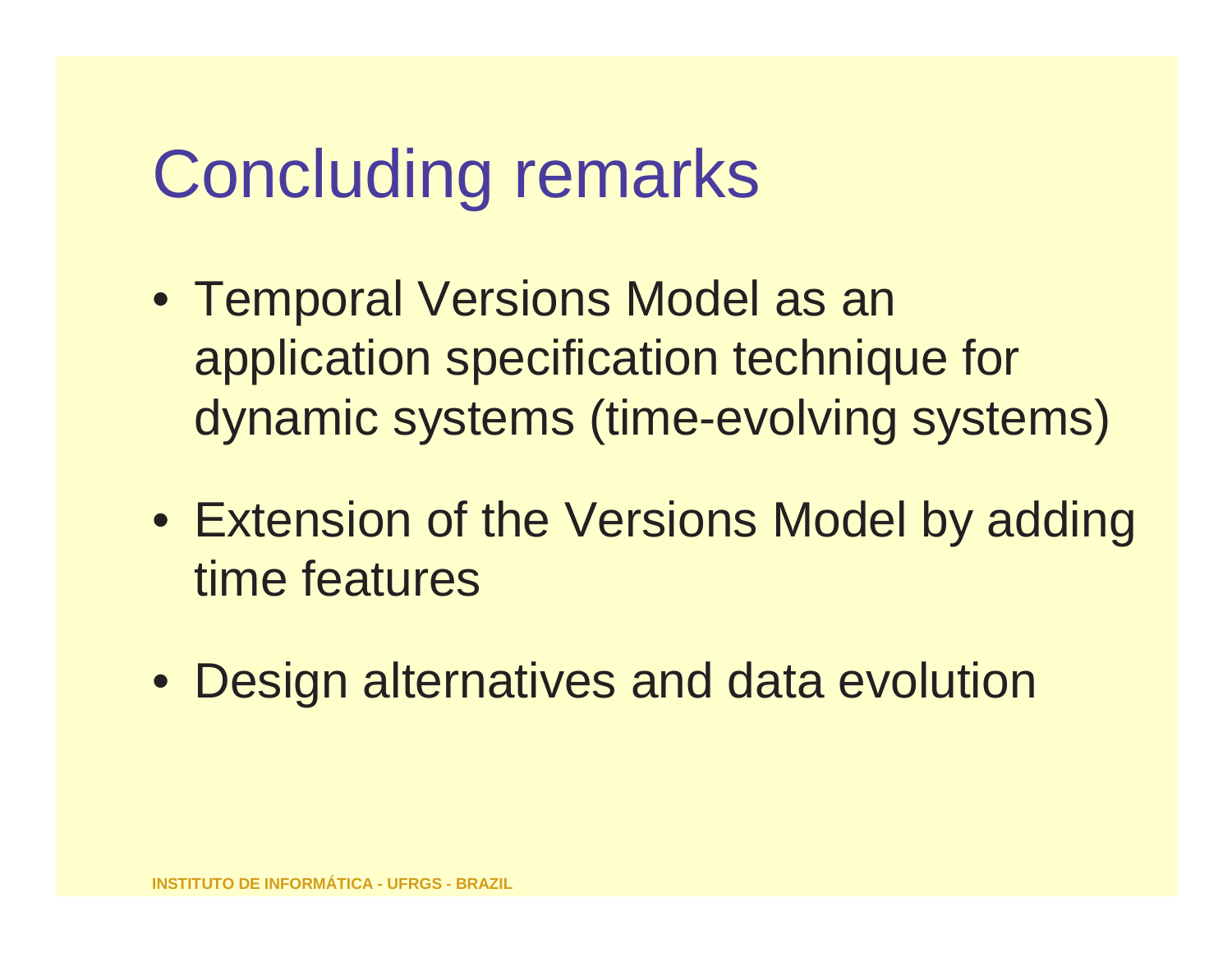# Concluding remarks

- For each version, every update in attributes and relationships values definedas temporal are stored
- Different versions coexist: branched timeorder
- Integration with existing specifications: the Model does not require all classes to betemporal and versionable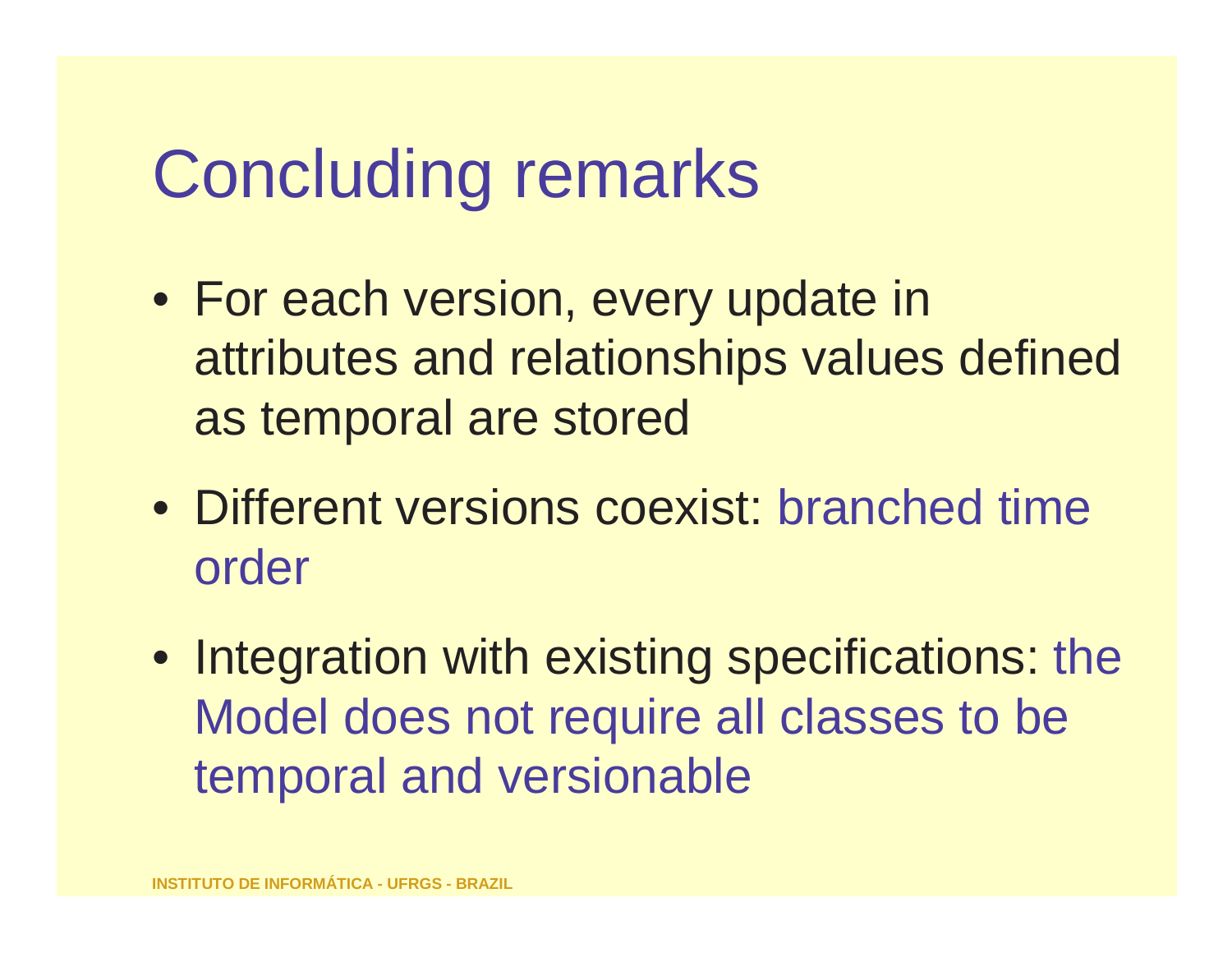# Concluding remarks

- On-going work:
	- Environment for class specification, object versioning, versions management, query, and visualization
	- $\mathcal{L}_{\mathcal{A}}$  , where  $\mathcal{L}_{\mathcal{A}}$  is the set of the set of the set of the set of the set of the set of the set of the set of the set of the set of the set of the set of the set of the set of the set of the set of the Schema evolution model
	- $\mathcal{L}_{\mathcal{A}}$  , where  $\mathcal{L}_{\mathcal{A}}$  is the set of the set of the set of the set of the set of the set of the set of the set of the set of the set of the set of the set of the set of the set of the set of the set of the Extender for DB2